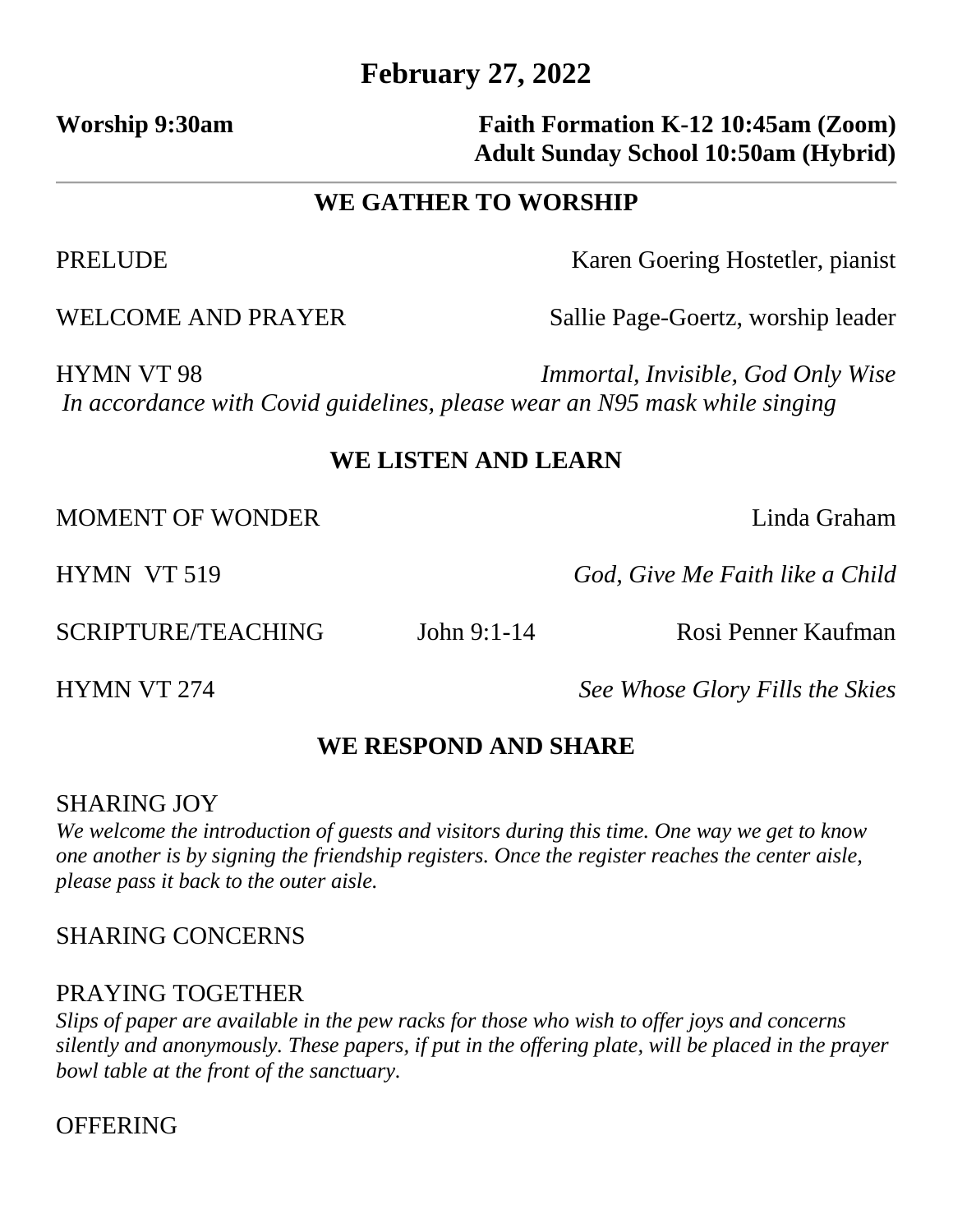# **WE GO INTO THE WORLD WITH LOVE**

## SENDING FORTH

# POSTLUDE

#### **CARING NOTES**

- From Norma Moeller: "Thank you for the ongoing prayers. The cards, phone calls and messages I've received from Rainbow are remarkable and very much appreciated."
- George Melby has returned to Homestead assisted living in Eudora, KS. He appreciates RMC's support and prayers.
- Following recent surgeries, Dick and Breda Tatro share this: "Thank you for your loving concern during all our recent situations. Until one has been on the receiving end of the need for prayers, it is impossible to know how much it means just to hear that someone is praying in his/her behalf. We needed this more than anything else." If you would like to volunteer to bring them a meal in the coming days/weeks, please visit here: [https://www.mealtrain.com/trains/rqdq8l](https://rainbowmennonite.us7.list-manage.com/track/click?u=bbdfa70cc1049eb202968fd4c&id=fff3725b13&e=685e0d9f1e)
- George Houghton has moved to Bickford Mission Springs (off 61st Place & Nall). His physical address is: 5300 W 61st Pl Apt 102, Mission KS 66205-3000. His phone number will remain the same, 913-281-4762.
- Please keep Gary Kaufman in your prayers as he lives with a diagnosis of cancer.
- We received word that church member, Larry Bartel, passed away peacefully in his sleep last Sunday. Larry and Becky have dealt with the effects of several strokes over the last few years; we pray that Larry now feels at home. Plans for a memorial service are pending for now. Let's hold Becky and their entire family in our prayers.

## **UPCOMING ACTIVITIES**

March 6th- Youth Ice Skating at Crown Center, 6-8 pm March 20th- Youth Brunch, 10:50 am April 3rd- Youth Art and Religion at the Nelson Atkins Museum, 12-2:30 pm April 10th- Palm Sunday April 17th- Easter Fun, 10:50 am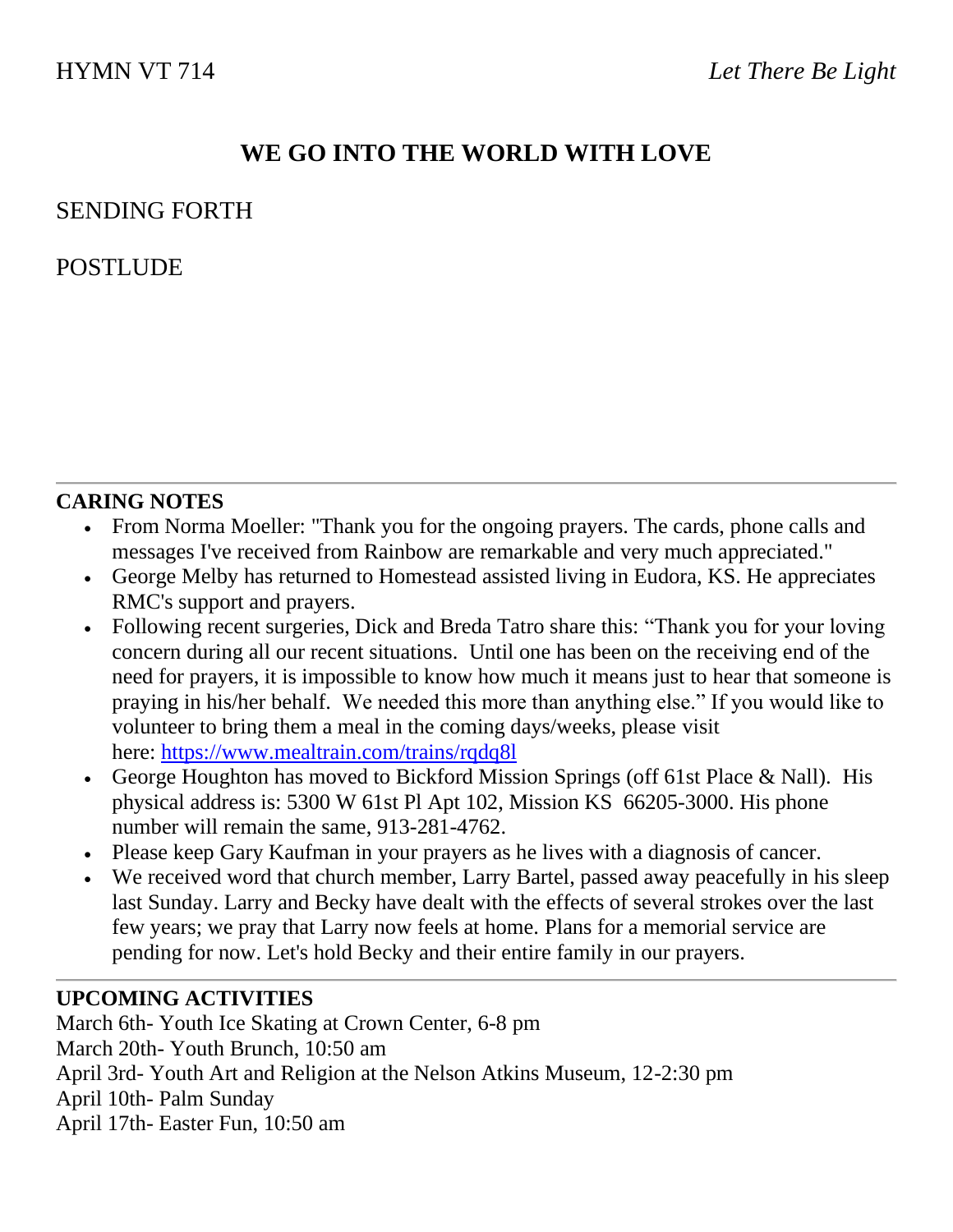## **THIS WEEK'S ACTIVITIES**

February 27 – Sunday (Today)

- Worship Service and Livestream 9:30 AM
- Community Building Time in the Fellowship Hall cancelled
- Kids and Youth Sunday School on zoom 10:45 AM
- Adult Education hybrid 10:50 AM

February 28 – Monday

- Staff Outing 10:00-1:00 PM
- Bible Study via zoom 5:00 PM

March  $1 -$ Tuesday

- Worship Committee Meeting 10:00 AM
- Staff Meeting 12:00 PM

March 2 – Wednesday

- Piecemakers 10:00 AM
- Ash Wednesday Bonfire 6:00 PM
- Choir Rehearsal 7:00 PM

March 5 – Saturday

• Ragtime, Old and New: A concert by Michael Dolman 4:00 PM

## **FAITH FORMATION HOUR 10:50 AM**

Adult Education: This Sunday Phil Rhoads will continue a three-week series centered on Lincoln in the Bardo by George Sanders. Here is an introductory video about the author: [https://youtu.be/R9MKNOs1yko](https://rainbowmennonite.us7.list-manage.com/track/click?u=bbdfa70cc1049eb202968fd4c&id=f1ddeaf4a2&e=685e0d9f1e)

Looking ahead: March 13-April 24 David Bluford and Eric Jantzen (and some other special guests) will lead a book study on Strange Glory: A Life of Dietrich Bonhoeffer by Charles Marsh.

Note: We will meet by our hybrid method. We will hold the class in the Wesley Room beginning at 10:50 and we will use a new technology we ordered called The Owl. People attending live will be located by The Owl and their picture and audio will go in the Zoom meeting. People joining by Zoom only will appear and their audio and video will be picked up by all. More information and Zoom link available at [this link.](https://rainbowmennonite.us7.list-manage.com/track/click?u=bbdfa70cc1049eb202968fd4c&id=9fd0e64020&e=685e0d9f1e)

## **ANNOUNCEMENTS**

**Ash Wednesday**--March 2 from 6-6:45 pm. This year we will mark Ash Wednesday (the beginning of Lent) with a Rainbow parking lot bonfire. This is for all ages and for anyone who ever wanted the DIY experience of burning palm branches and making ash.

Michael (Mike) Dolman, Matthew Lewis's cousin who played the piano at Matthew's memorial service in July, will return to our church to perform a concert, **RAGTIME, OLD AND NEW**, on Saturday, March 5, 2022, at 4:00 PM. Everyone is invited to come and enjoy this hour-long program, and admission is free. Masks are required to be worn by those attending the event.